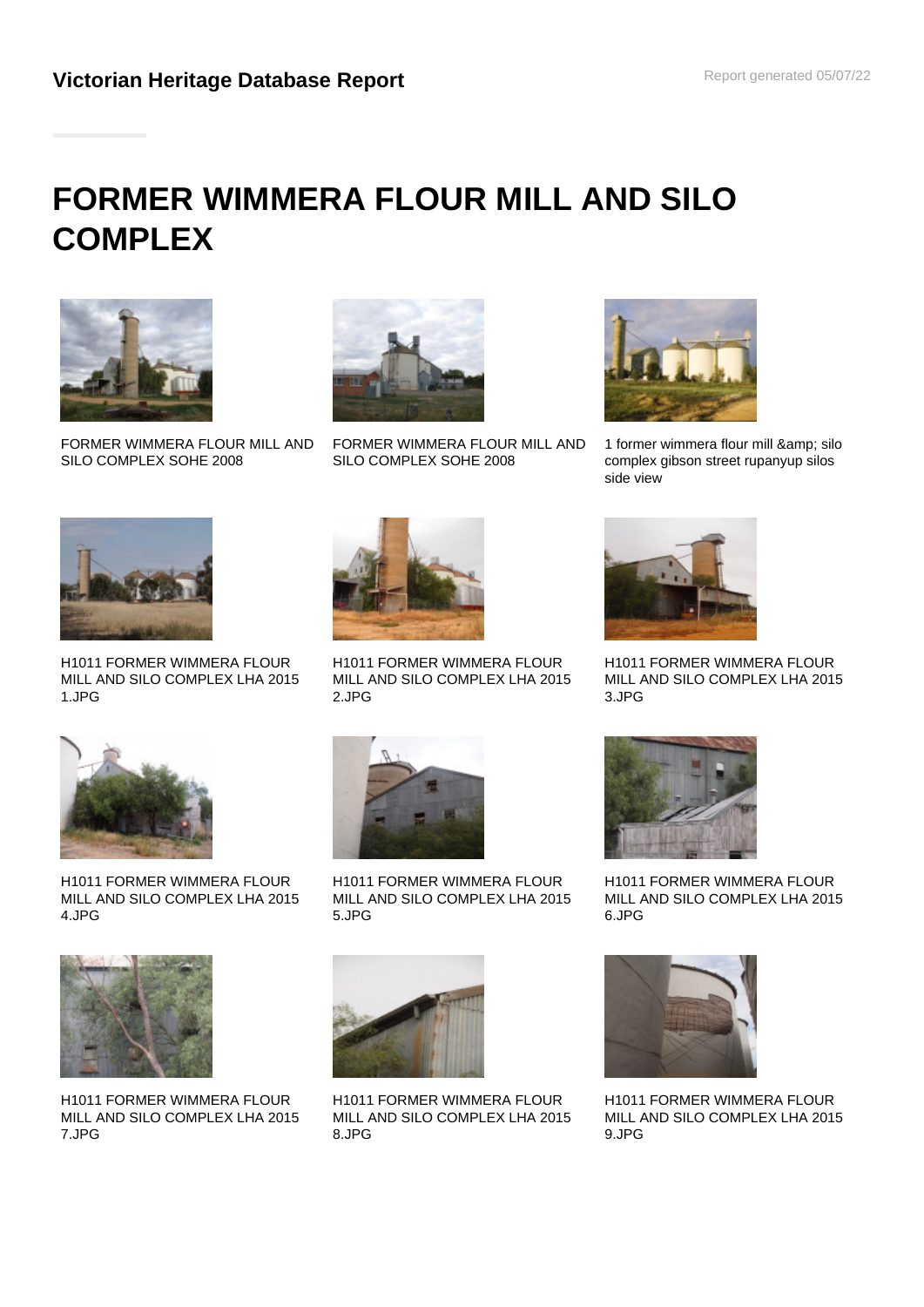

h01011 plan h1011

#### **Location**

GIBSON STREET RUPANYUP, Yarriambiack Shire

# **Municipality**

YARRIAMBIACK SHIRE

## **Level of significance**

Registered

# **Victorian Heritage Register (VHR) Number**

H1011

# **Heritage Overlay Numbers**

HO48

#### **VHR Registration**

September 14, 1995

## **Heritage Listing**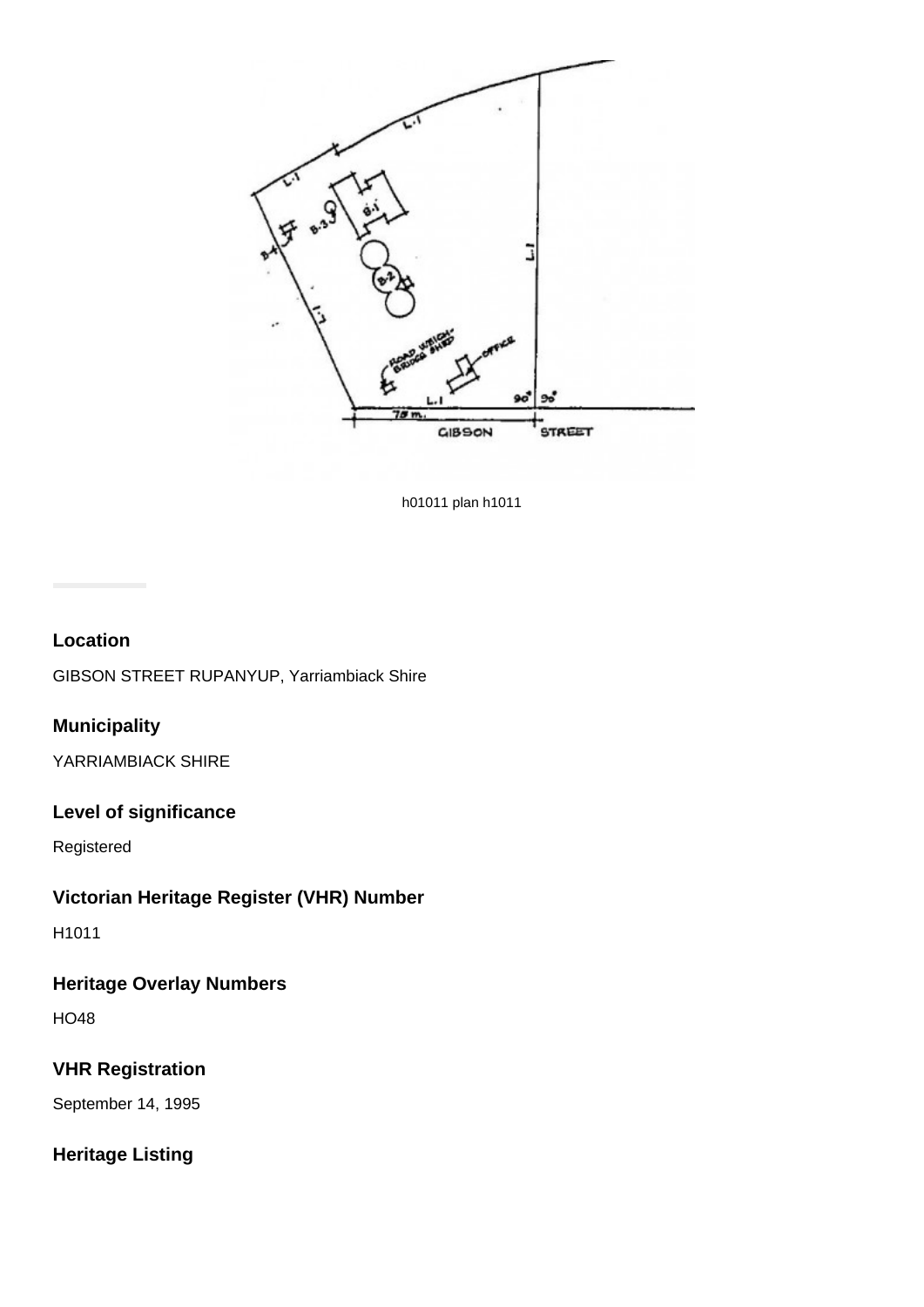### **Statement of Significance**

Last updated on - September 1, 1999

The Rupanyup flour mill, a four storey timber and iron structure on a brick base, was built 1906 for the flour miller George Frayne. In 1907 John Monash (later Sir John) was commissioned to design three reinforced concrete silos for the mill. The contractors, Schumacher Mill Furnishing Works Pty Ltd., completed the silos in April, 1908. The mill was later operated by Thomas Brunton and Company until 1961 when it was bought by N B Love. The mill closed at that time, but the silos are still used for storage.

The buildings and associated structure form the first completely integrated complex for the storage and milling of grain in Victoria, and possibly Australia. It is the most intact complex of its type in Victoria and illustrates the complete process of combining raw materials with mechanical energy to produce a finished product.

The flour mill is a rare and essentially intact survivor of the many mills of the lightweight construction built in the Wimmera and other areas in the late nineteenth and early twentieth centuries after the introduction of roller mills. It demonstrates the importance of cheap, easily constructed and portable mills to the pioneering wheat growing and flour milling industries of the Wimmera, one of the most productive wheat growing regions in Australia. It is the only surviving example of a multi-storey corrugated iron mill building in Victoria, and is a notable application of the American balloon framing method of timber construction.

The three reinforced concrete silos, the first application of concrete construction to the bulk storage of grain in Victoria, are an important example of the work of the eminent pioneer reinforced concrete engineer Sir John Monash. They were believed to have been the largest grain stores in Australia when constructed.

| Construction dates                        | 1909. |
|-------------------------------------------|-------|
| Heritage Act Categories Registered place, |       |
| <b>Hermes Number</b>                      | 3115  |
| <b>Property Number</b>                    |       |

#### **History**

<span class="c1">Associated People: Tenant AS ABOVE;</span> **Extent of Registration**

AMENDMENT OF REGISTER OF HISTORIC BUILDINGS

Historic Building No. 1011:

Former Wimmera Flour Mill and Silo Complex, Gibson Street, Rupanyup, Shire of Northern Grampians. To the extent of:

1. All of the buildings known as the former Wimmera Flour Mill and Silo Complex, comprising the mill building, the three connected concrete grain storage silos and associated elevator shed, the single concrete grain storage silo and the railway weighbridge shed marked B-1, B-2, B-3 and B-4 respectively on Plan 603964R (A) signed by the Chairperson, Historic Buildings Council and held by the Director, Historic Buildings Council, but excluding the brick office building and corrugated iron road weighbridge shed fronting Gibson Street.

2. All of the land marked L-1 on Plan 603964R (A) signed by the Chairperson, Historic Buildings Council and held by the Director, Historic Buildings Council, being part of the land described in Certificate of Title Volume 5689 Folio 1137764.